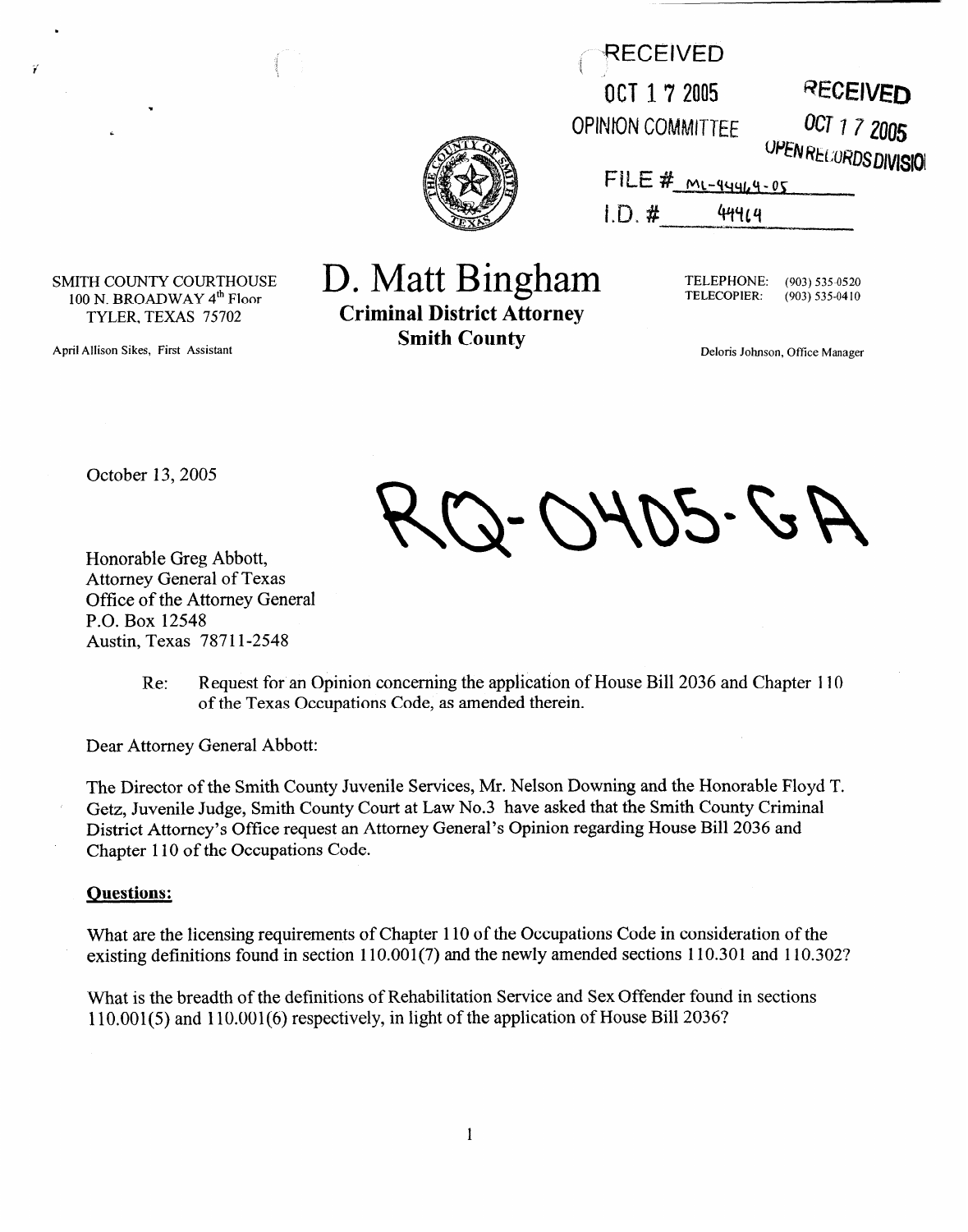# I'

# **Background:**

Smith County Juvenile Services currently provide counseling to juveniles that enter the local juvenile justice system. Counseling for the juveniles is provided by: an individual who is a Licensed Psychologist and a Diplomat in Forensic Psychology; an individual who is a Licensed Clinical Social Worker and a Licensed Professional Counselor; an individual who is a Licensed Master Social Worker; an individual who is a Licensed Professional Counselor Intern; and an individual who is a graduate student at the University of Texas at Tyler.

## **Law:**

Chapter 110 of the Occupations Code provides a definition of Rehabilitation Service which states:

"Rehabilitation service" means a mental health treatment or medical intervention program designed to treat or remedy a sex offender's mental or medical problem that may relate or contribute to the sex offender's criminal or paraphiliac problem.

TEX. OCC. CODE ANN. §110.001(5) (LEXIS through 2005 legislation). Chapter 110 of the Occupations Code also provides a definition of a Sex Offender which states:

"Sex offender" means a person who:

(A) is convicted of committing or adjudicated to have committed a sex crime under a state or federal law;

(B) is awarded deferred adjudication for a sex crime under state or federal law;

(C) admits to having violated state or federal law with regard to sexual conduct; or

(D) experiences or evidences a paraphiliac disorder as defined by the Revised Diagnostic and Statistical Manual, including any subsequent revision of that manual.

TEX. OCC. CODE ANN. §110.001(6) (LEXIS through 2005 legislation). In addition, Chapter 110 of the Occupations Code provides a definition of a Sex Offender Treatment Provider which states:

> "Sex offender treatment provider" means a person, licensed or certified to practice in this state, including a physician, psychiatrist, licensed professional counselor, licensed marriage and family therapist, or social worker, who provides mental health or medical services for rehabilitation of sex offenders.

TEX. OCC. CODE ANN. §110.001(7) (LEXIS through 2005 legislation). Furthermore, Section 13 of House Bill 2036 amends Section 110.301 of Chapter 110 of the Occupations Code to read as follows: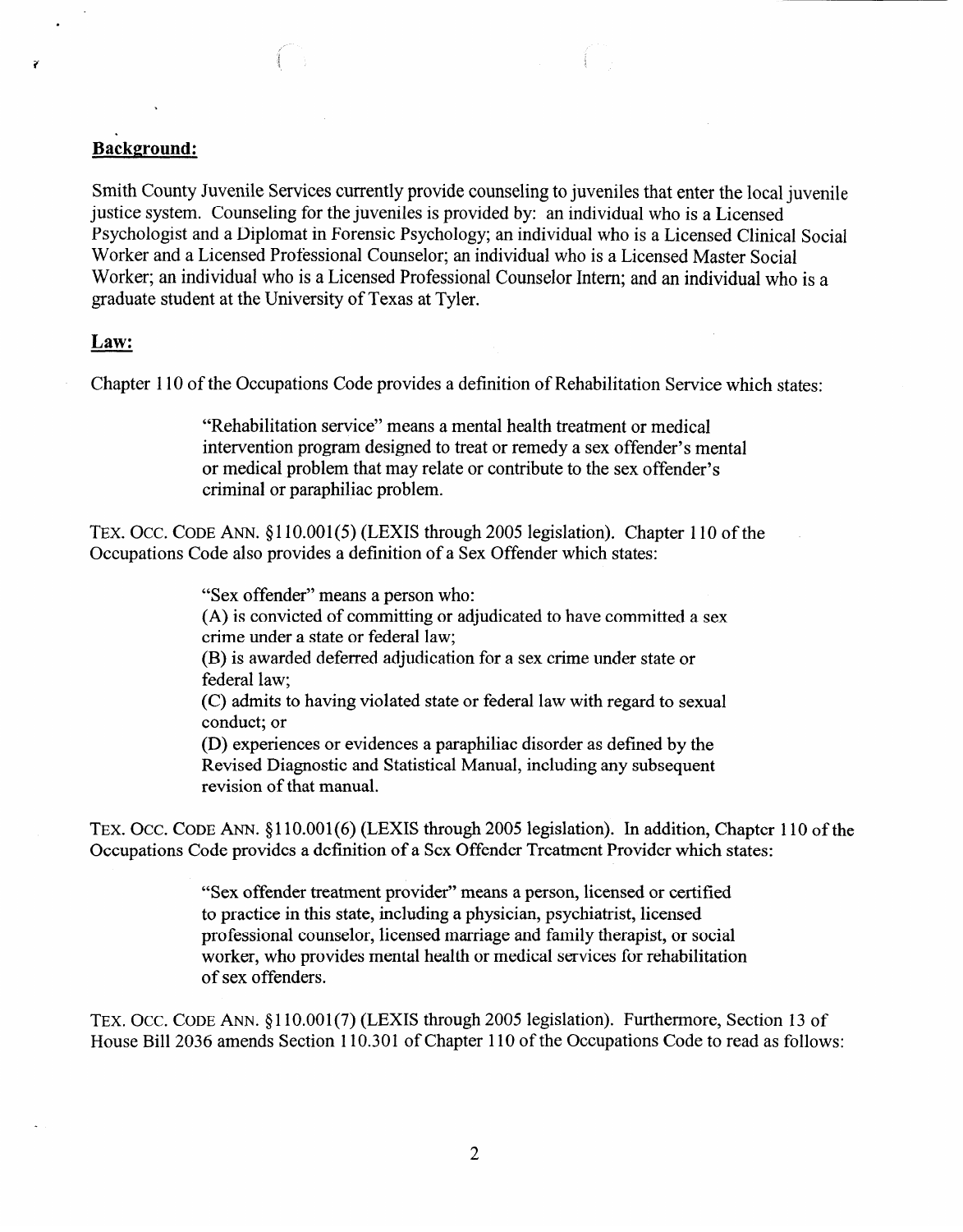License Required.

(A) a person may not provide a rehabilitation service or act as a sex offender treatment provider unless the person is licensed under this chapter.

(B) A person may not claim to be a sex offender treatment provider or use the title "sex offender treatment provider" or a similar title or an abbreviation that implies the person is a sex offender treatment provider unless the person is licensed under this chapter.

**2005** Tex. Gen. Laws 1089.

V

Finally, the legislative history of HB 2036 provides a background and purpose for the legislation which states, in pertinent part:

> Under current law, a person does not have to be registered with the Council on Sex Offender Treatment in order to provide treatment to sex offenders. As a result, there are no governing rules or a standard of practice in the treatment of sex offenders. The treatment of sex offenders is a very specialized area. It differs from traditional psychotherapy in that the treatment is mandated, confrontational, structured, victim centered, and the treatment provider imposes values and limits on the offender.

CSHB 2036 creates a protected practice of sex offender treatment providers to standardize training and treatment.

H. 79-C.S.H.B. 2036, Reg. Sess., at 1 (Tex. 2005).

#### **Issues:**

#### Licensing

The language of section 13 of HB 2036, as quoted above, requires that a person may not claim to be a sex offender treatment provider, or use such a title, unless the person is licensed under Chapter I 10. See 2005 Tex. Gen. Laws 1089. Section 14 of HB 2036 then goes on to provide that Section 110.302 of the Occupations Code is amended to state, in pertinent part, "The council [on sex Offender Treatment] by rule shall develop procedures and eligibility and other requirements for issuance of a license under the chapter." Id. However, the current rules and regulations from the Council on Sex Offender Treatment do not reflect the amendments to Chapter 110 found in HB 2036. See 22 **TEX. ADMIN. CODE** &310.1-.9 (LEXIS through 2005 legislation).

By way of example and as previously mentioned, Smith County currently receives the services of a Licensed Psychologist and Diplomat in Forensic Psychology. Under section 110.001(7) of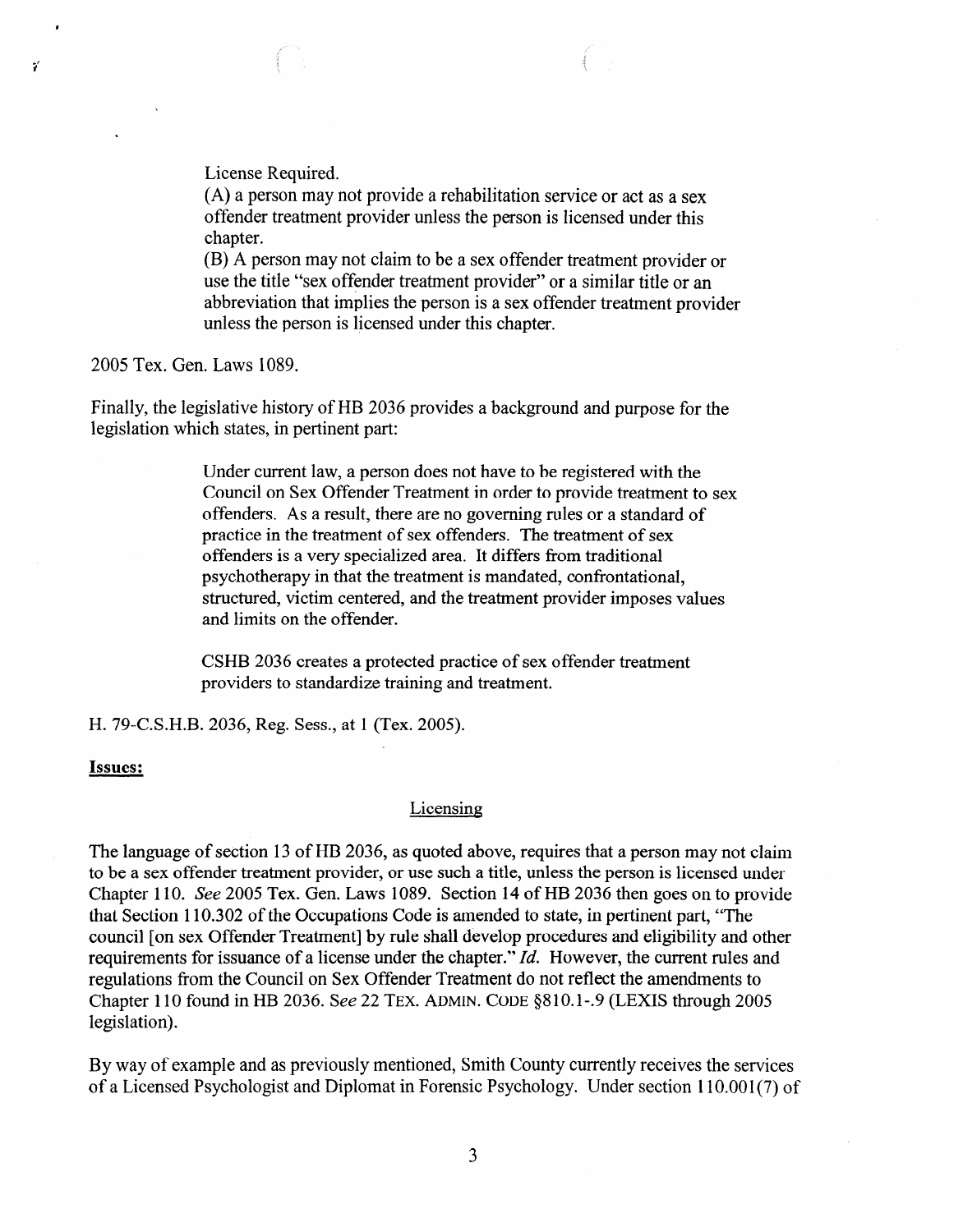the Occupations Code, this individual will be a Sex Offender Treatment Provider. However, under the newly amended section 110.301 of the Occupations Code, this individual will not be able to refer to himself as a Sex Offender Treatment Provider. In the alternative, if the prerequisite licenses or certifications required to meet the definition of Sex Offender Treatment Provider in section 110.001(7) are considered a license under Chapter 110, the requirements of section 110.301 will be met without reaching an analysis under Section 110.302. An additional consideration however, is the plain language of the newly amended section 110.302, which seems to contemplate the *issuance* of a license by the Council on Sex Offender Treatment. Therefore, based on the foregoing, apparent conflicts exist in the language of section 110.001(7), section 110.301 and section 110.302.

### Rehabilitation Service and Sex Offender

Further questions arise under the definitions of Rehabilitation Service and Sex Offender under Chapter 110. If a sex offender means a person who admits to having violated.. . . [the] law with regard to sexual conduct (See  $$110.001(6)(C)$ ), and a rehabilitation service means a...treatment or medical intervention designed to treat or remedy a sex offender's.. . . problem *that may relate or contribute* to the sex offender's....problem (See §110.001(5)), then a potential problem exists with non-sex offender counseling. For example, the language, "may relate to or contribute to the sex offender's problem" *(Id.)* is broad in scope, and because substance abuse may relate to or contribute to a sex offender's problem, an individual receiving substance abuse counseling, that admits to a past violation with regard to sexual conduct, would have to have the substance abuse counseling terminated until a sex offender treatment provider could take over.

A similar problem will arise under the language of section  $110.001(6)(D)$ . Again using the example of an individual receiving substance abuse counseling, if a sex offender means a person who experiences a paraphiliac disorder (See \$110.001(6)(D)), a counselor providing non-sex offender counseling, who makes a diagnosis or receives evidence of a paraphiliac disorder, will have to terminate treatment until a sex offender treatment provider is available because substance abuse may relate or contribute to the sex offender problem.

#### **Analysis:**

 $\ddot{\phantom{a}}$ 

ŧ

#### Licensing

The newly amended Section 110.301 of the Occupations Code specifically states that a person may not provide a rehabilitation service or act as a sex offender treatment provider unless the person is licensed under this *chapter.* See 2005 Tex. Gen. Laws 1089. It does not state that a person must be licensed under this *section* (meaning section 110.301 of the Occupations Code). Furthermore, the legislative history of HB 2036 specifically states, as its purpose, its intention to create a protected practice of sex offender treatment providers to standardize training and treatment. See H. 79-C.S.H.B. 2036, Reg. Sess., at 1 (Tex. 2005). The legislative history does not state that its intent is to provide an exclusive licensing program, to the exclusion of other licensing as provided for in Section 110.001(7) of the Occupations Code. Based on the above analysis of the code sections and legislative history, and with